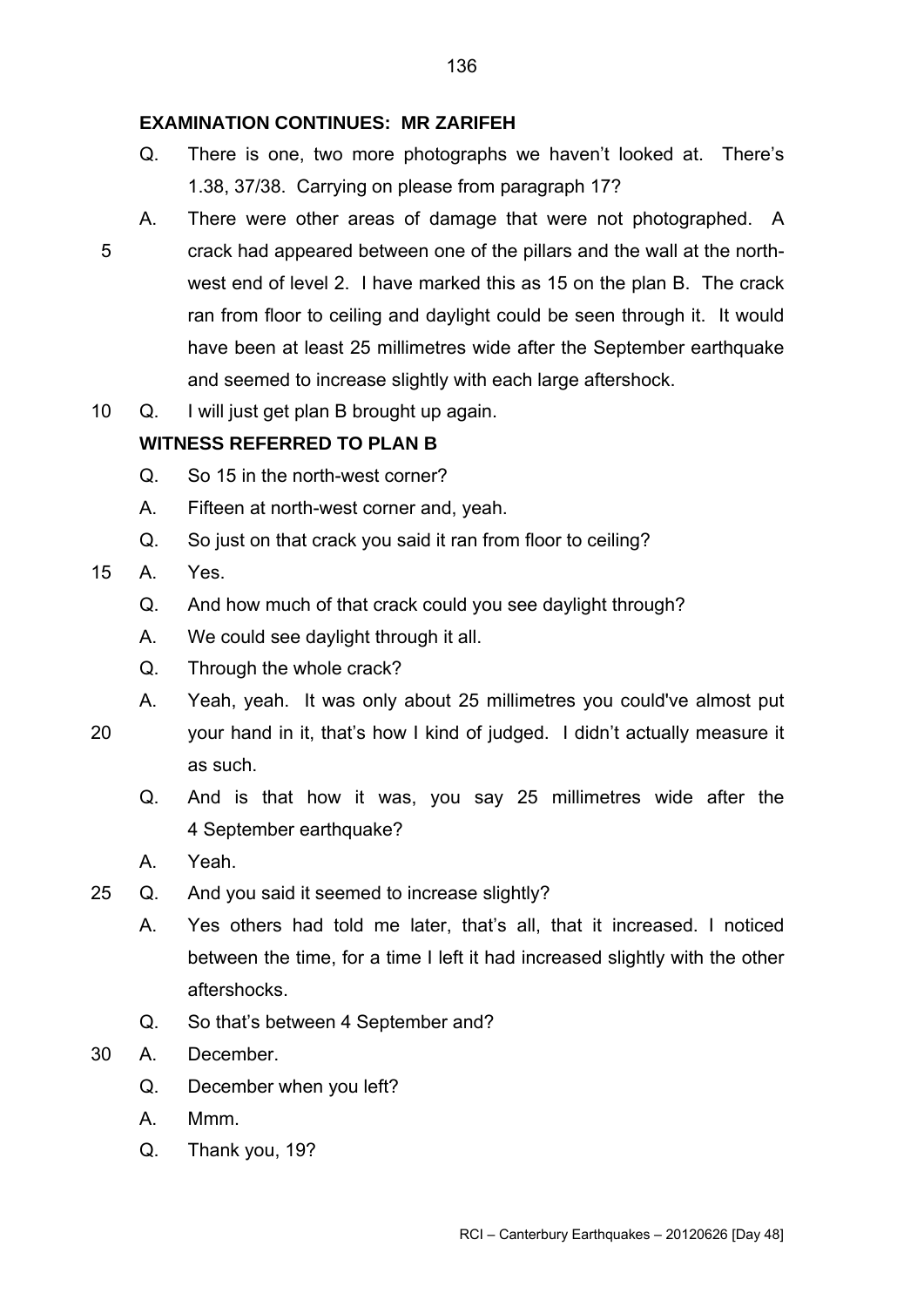- A. A crack appeared along the south wall of level 1. I have marked its approximate position as 1 on the plan for level 1 A. This crack ran vertically from the ceiling nearly to the floor and was about two metres in length.
- 5 Q. Just pause there and we'll get A brought up again.

# **WITNESS REFERRED TO A**

- $Q_{\text{SO}}$  So 1 is?
- A. Is the mouse there, that's number 1.
- Q. So on the south side?
- 10 A. Yes.
	- Q. And can you be any more specific about where it was?
	- A. It was on the, um, in the room they call the master control room. It was on the, um, in the plaster on the what do you call that wall the?
	- Q. Southern wall?
- 15 A. Yeah southern, yeah the wall that took the strength, you know the?
	- Q. Shear wall?
	- A. The shear wall by the fire escape yeah.
	- Q. So it was a crack in that wall or in the plaster that covered that wall?
	- A. Ah, it was in the plaster but, no, it was also on the outside and I think I
- mentioned further on, do you want to wait till then or do you want me to say now? 20
	- Q. No I just wanted you to describe what you saw in relation to this paragraph, so you were looking at the inside?
	- A. Yes.
- 25 Q. And it was a crack in the plaster that the lining of the southern wall?
	- A. Yes, B, what you couldn't tell is how deep it actually was.
	- Q. Carry on please, paragraph 20?
	- A. Sometime after the 4 September earthquake cracks appeared along the northern wall in the carpark on level 1. These were along the join where
- 30 the concrete blocks met the ceiling. They were approximately two metres in length. I am not sure what caused the cracks but they may have been a result of aftershocks. I have marked their approximate position as 2 on plan A. The cracks appeared to get worse over time.
	- Q. Again on A you've got two marked up north near the north-west corner?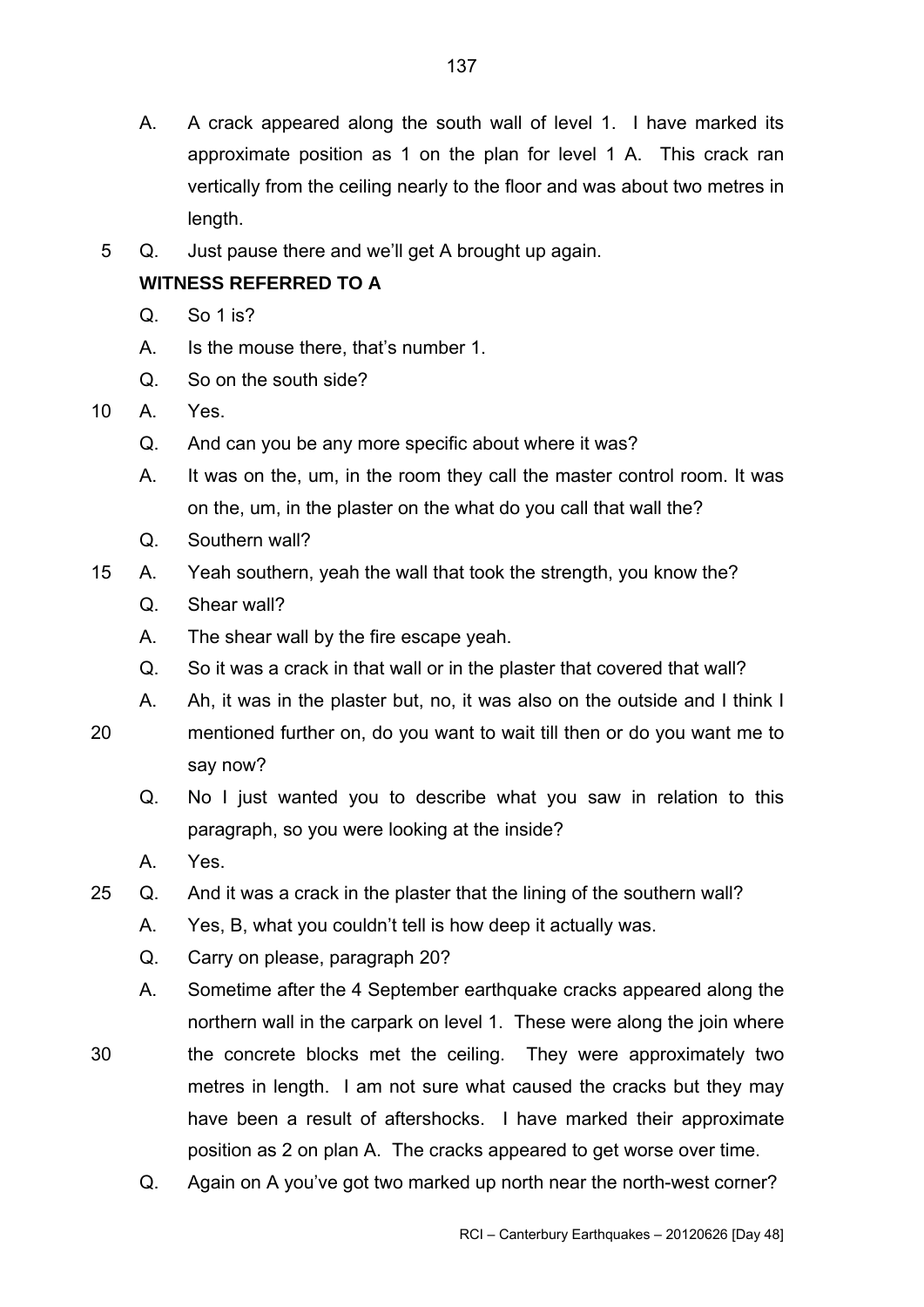- A. Yep.
- Q. That's the block wall –
- A. Yeah.
- Q. that formed that north wall.
- 5 A. North wall yes.
	- Q. Thank you, 21?
	- A. I did not notice any other damage. An inspection of the building was carried out after the 4 September earthquake. Reference to this is made in an email sent out to all staff on the  $9<sup>th</sup>$  of September from
- 

10 Murray Wood, the managing director. This is attached and marked E.

1624

- Q. We'll get that brought up and I'll get you to read it. Get the body of it highlighted.
- 15 A. Okay. The email included the following message, "We've just had an internal inspection of the building from three engineers and they have found that this building is in good condition and is deemed habitable."
	- Q. And it went on to say the only damage they could find was surface damage and has no effect on the stability of the structure. Correct?
- 20 A. Yes.

# **JUSTICE COOPER:**

- Q. He took that on as no, is that the way you received it, he's written on effect.
- 25 A. Yeah.
	- Q. But you took that as no effect did you?

That was on the  $7<sup>th</sup>$  of September.

A. Yes.

# **EXAMINATION CONTINUES: MR ZARIFEH**

- 30 Q. "And there is advice in the media that there will be more aftershocks so we need to be mindful that the situation may change at any time but on the recommendations of the experts from the agencies involved, business as usual at CTV." Correct.
	- A. That's correct.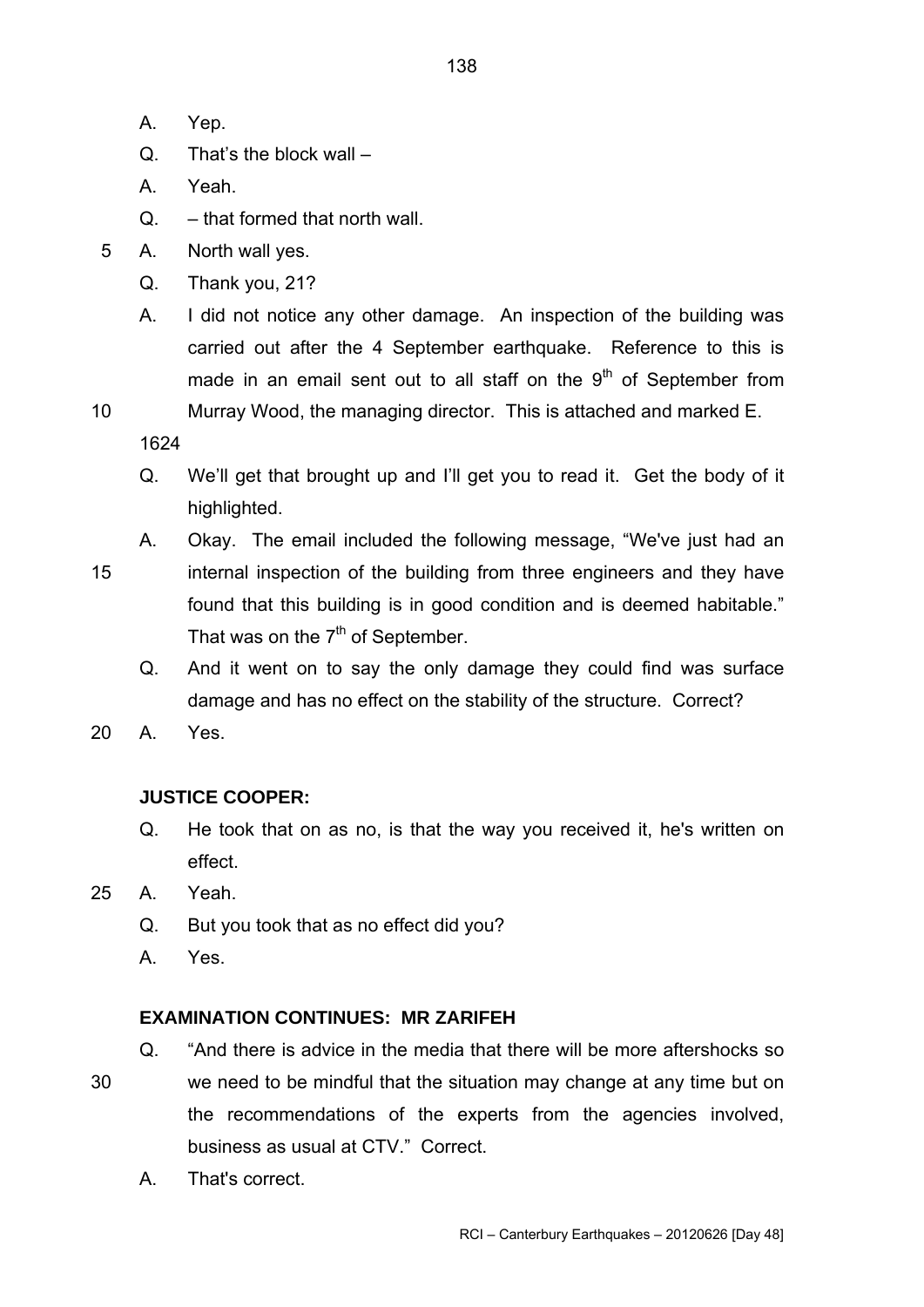- Q. So as you said that was from the manager, Murray Wood, on the  $9<sup>th</sup>$  of September?
- $A.$   $Ah -$
- Q. Were you aware of that inspection that he was referring to?
- 5 A. I never saw the people themselves, no. But I was involved with a lot of other things at that time so.
	- Q. We're going to hear evidence from three building inspectors or similar positions from the Council who inspected the CTV building on the  $7<sup>th</sup>$  of September.
- 10 A. Yeah.
	- Q. Were you aware of that inspection at the time?
	- A. No.
	- Q. Thank you, paragraph 23.
- A. Sometime after this initial inspection the building was inspected again. I cannot remember exactly when this inspection took place but it was sometime late in September. I think it was an inspection arranged by the building manager because an insurance man turned up later in the day to take measurements and notes. I walked around with the engineer, David Coatsworth, and showed him the cracks we had found. He was especially interested in the crack along the south wall of level 1, marked **"**1**"** on the plan A. 15 20
	- Q. That was the one on the south wall, to the exterior of the south wall?
	- A. Yes, yeah. He came in the following day to inspect inside the ceiling cavity to see how far the crack ran. He told me that it did not run as far as the internal beams. I took this to mean that it was not structural. I remember that he took a number of photographs as he went around.
		- Q. Right, and just in relation to that crack you said you were going to add something to that.
	- A. Oh, just that he had a concern about the crack and his concern was whether we would have to take the plaster off to see how far it had gone.
		- Q. Right, and he discussed that with you?
		- A. That was one of the options and he seemed a bit happier when he'd got up in the roof and seen it hadn't gone any further (inaudible 16:27:46).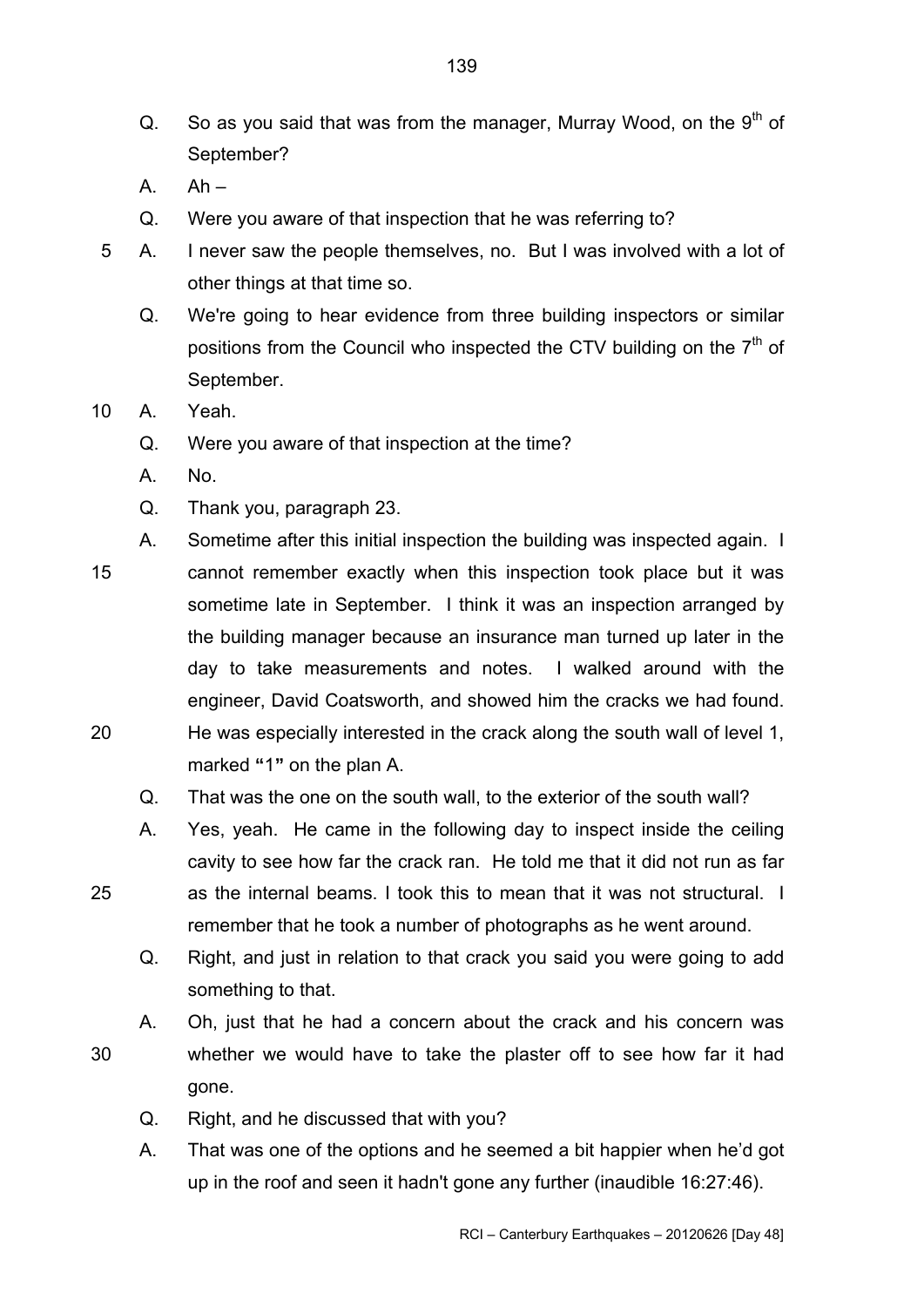- Q. Right, so you mentioned him coming back the following day to do that.
- A. I think, I'm sure he is, the following day it was, he came back the second time anyway.
- Q. And were you present with him the second time?
- 5 A. Yes, mmm.
	- Q. And that's when he told you about it not going as far as the internal beam?
	- A. Yes, mmm.
- Q. You mentioned that that same crack, that there was a corresponding 10 crack on the outside?
	- A. Yes, yeah.
	- Q. Just tell us about that, what did you see?
	- A. There was a crack in the plaster again on the outside wall and again the same issue is that you could see in that how far it went without taking the plaster off, it was an unknown quantity.
	- Q. And when you say plaster, was there a coating on top of the concrete?
	- A. Yeah.
	- Q. So it was the plaster type coating on top of the exterior concrete?
	- A. Yeah.
- 20 Q. How far up could you see this crack extending?
	- A. Inside?
	- Q. Outside.
	- A. Oh, I don't know really, probably round about the same as the inside really, it was – be a metre or a couple of metres probably.
- 25 Q. Just I want to ask you a bit more about that inspection that day. How long do you think you were involved with Mr Coatsworth?
	- A. Probably an hour or so. He was there longer than that but I was called away to do other things at various times and I went and – and more just to make sure he was seeing all the things that we'd seen, that was the main – yeah.
- 30

- Q. And had staff, we're going to hear that this visit was the  $29<sup>th</sup>$  of September. Does that –
- A. Yes, be roundabout that time, yes.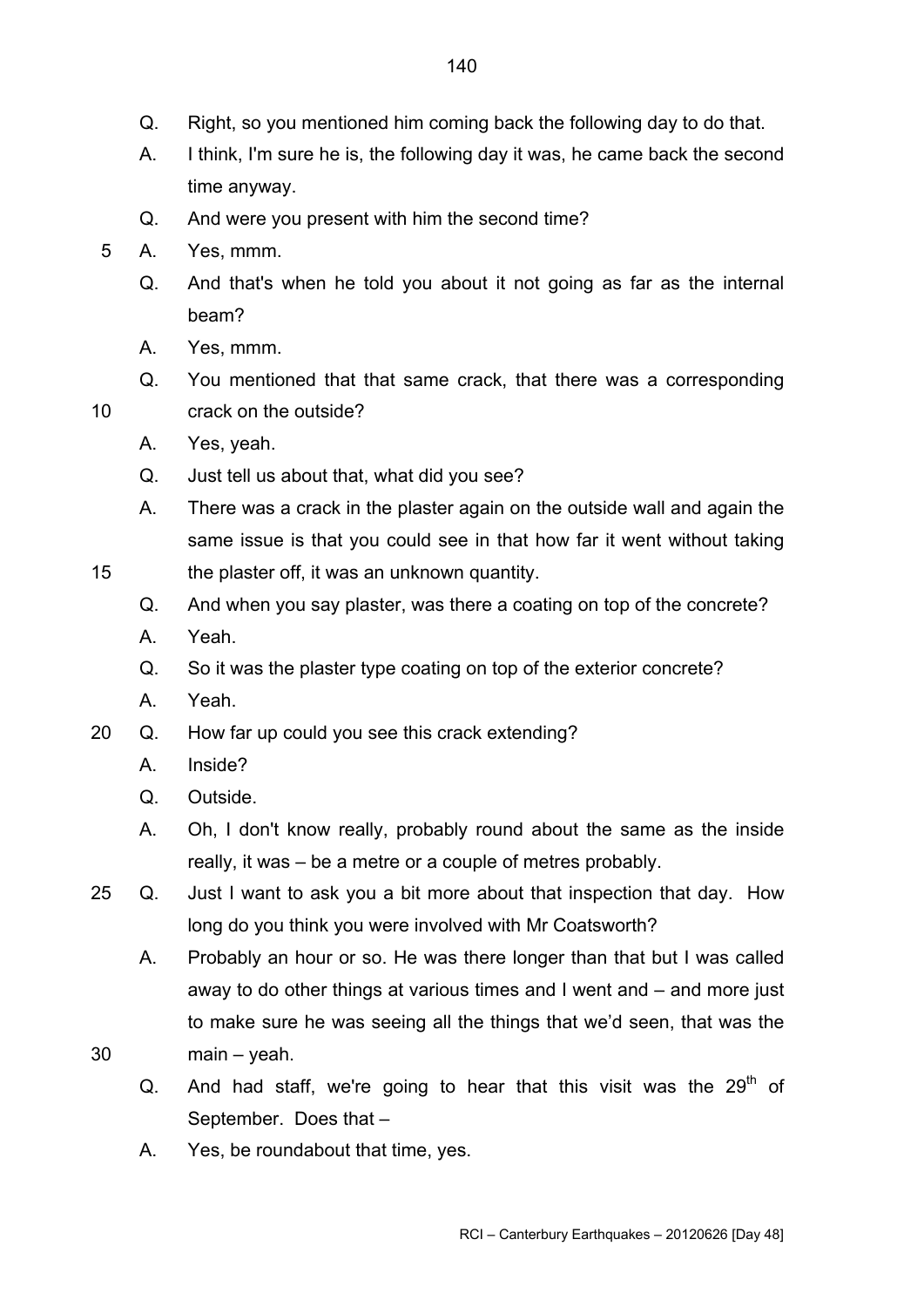- Q. Had staff spoken to you between the  $4<sup>th</sup>$  of September and the 29<sup>th</sup> about concerns they had about observed damage?
- A. Everyone was concerned, yeah. I think we all were in the sense that we'd never been through an earthquake like that before, so.
- 5 Q. Right, had you had any concerns expressed to you by staff about movement of the building in aftershocks?
- A. A lot of the staff were, I wouldn't say terrified but some of the women were quite, yeah, were terrified's probably too strong a word but reaching that point where they would run when there was say around a 10 four and a half, five aftershock, you know.
	- Q. And did any of them express any concerns to you about the building moving more after the September earthquake?
	- A. Ah, yes with vehicles going past, I mention that a bit further on but yes.
	- Q. Did you pass any of those concerns on to Mr Coatsworth when he when you went with him in that inspection?
	- A. I can't remember that part of it.
	- Q. Well you were showing him the damage that had been observed by yourself and others.
	- A. Yes.
- 20 Q. You can't recall if you spoke to him any further about concerns?
	- A. No I can only remember walking around and we met him actually in the lift well at one point, where there was a lot of cracking on the walls there too, but looked at surface stuff as well in there and the stairwell you know by the lift.
- 25 Q. And you didn't accompany him on the other floors, say the third or fourth floors or top floors?
	- A. No, only the floors that concerned us.
	- Q. Can I get you to carry on please. I think you were on 24?
- 30 A. We all, but mainly senior staff, talked about the damage we saw, especially when we were in areas where the damage was clearly visible. The room in the southwest corner of level 2 was one of these areas; the cracks marked as one and 13 were common topics of conversation in B. We were all quite concerned about being able to see outside through the gaps in the wall.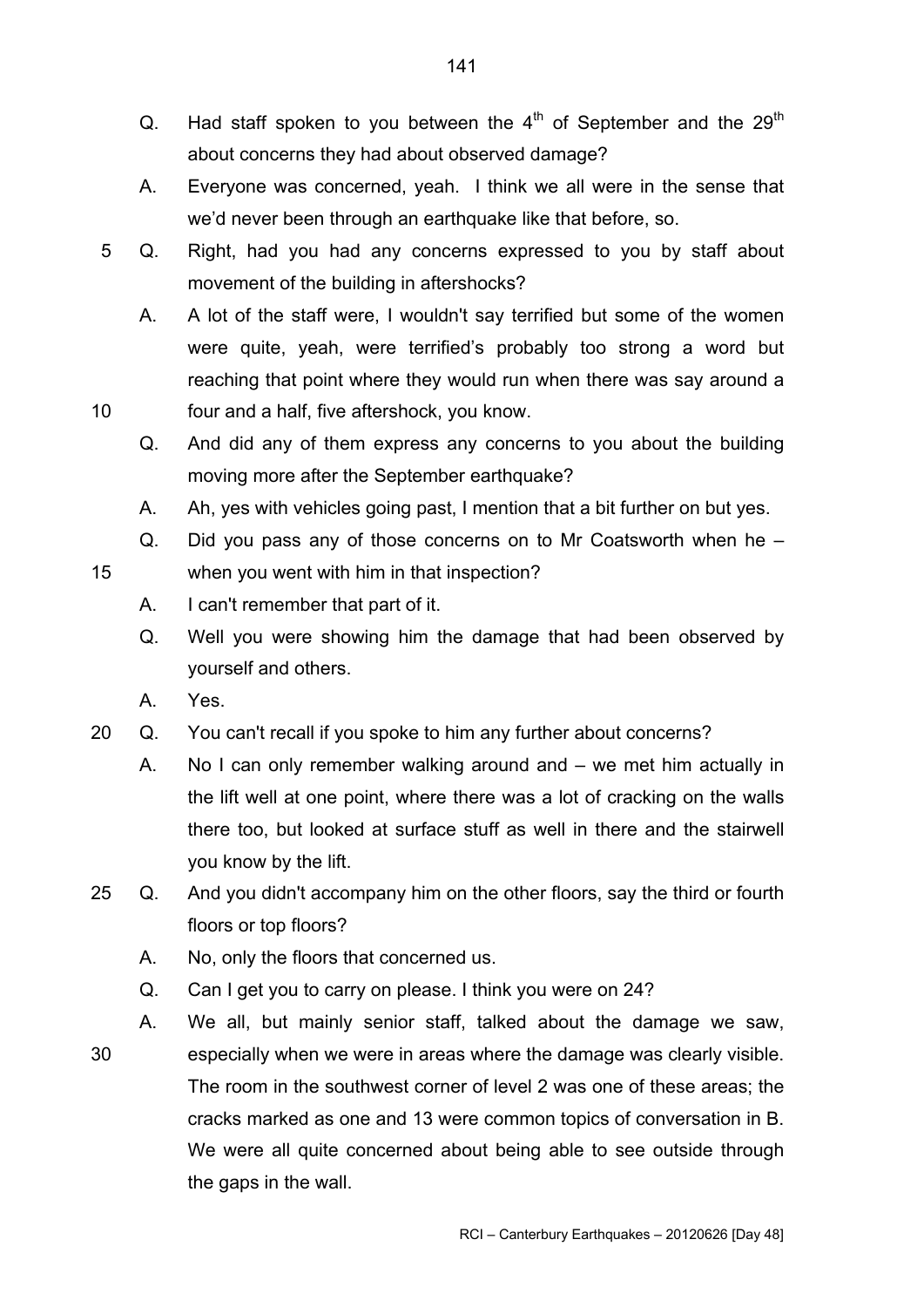- Q. This is the west wall?
- A. Yes. That's right. I did not notice movement from people walking around the floor. However, I thought that the building moved more easily whenever trucks went past. It is hard to compare this movement with what it was like before September the  $4<sup>th</sup>$ , because we had a lot more trucks going past as a result of demolitions that were going round about, going round the place. They began to demolish the building next to the CTV building in about October 2010. The building had been used as a car park. It was approximately eight metres in height. I do not know why they were demolishing it. They used excavators, large trucks and jack hammers. I think sometime early in the demolition a ball and chain swinging from a crane was used to knock the walls down. The CTV building was quite sensitive and would shudder and shake a lot as a result of the digging and falling masonry next door. This caused a lot of anxiety among the staff. I was told that the building was designed to move between the lift shaft and the opposite part on the south wall. I think I was told this by David Coatsworth, during his inspection of the building after the 4 September earthquake. I repeated this message to CTV staff. We all assumed that this was why the building moved with the demolition next door. 5 10 15 20
	- Q. Do you recall discussing the demolition with Mr Coatsworth or not?
	- A. Not so much the demolition but we did discuss why, how the building reacted in the earthquake and that – he was saying that's why the shear wall and the lift, how it was designed.
- 25 Q. Right, and obviously in that conversation you're talking about the building moving and the earthquakes or aftershocks.

- A. Yes, mmm.
- Q. You don't recall telling him of your observations?
- 30 A. Not really. I can't remember that. The only other thing I gave him was the floor plans. We had floor plans of our level 1 and level 2.
	- Q. And they were architectural plans weren't they, not structural?
	- A. Yeah, they were only architectural layout plans of the, yep.
	- Q. And when did you give him those?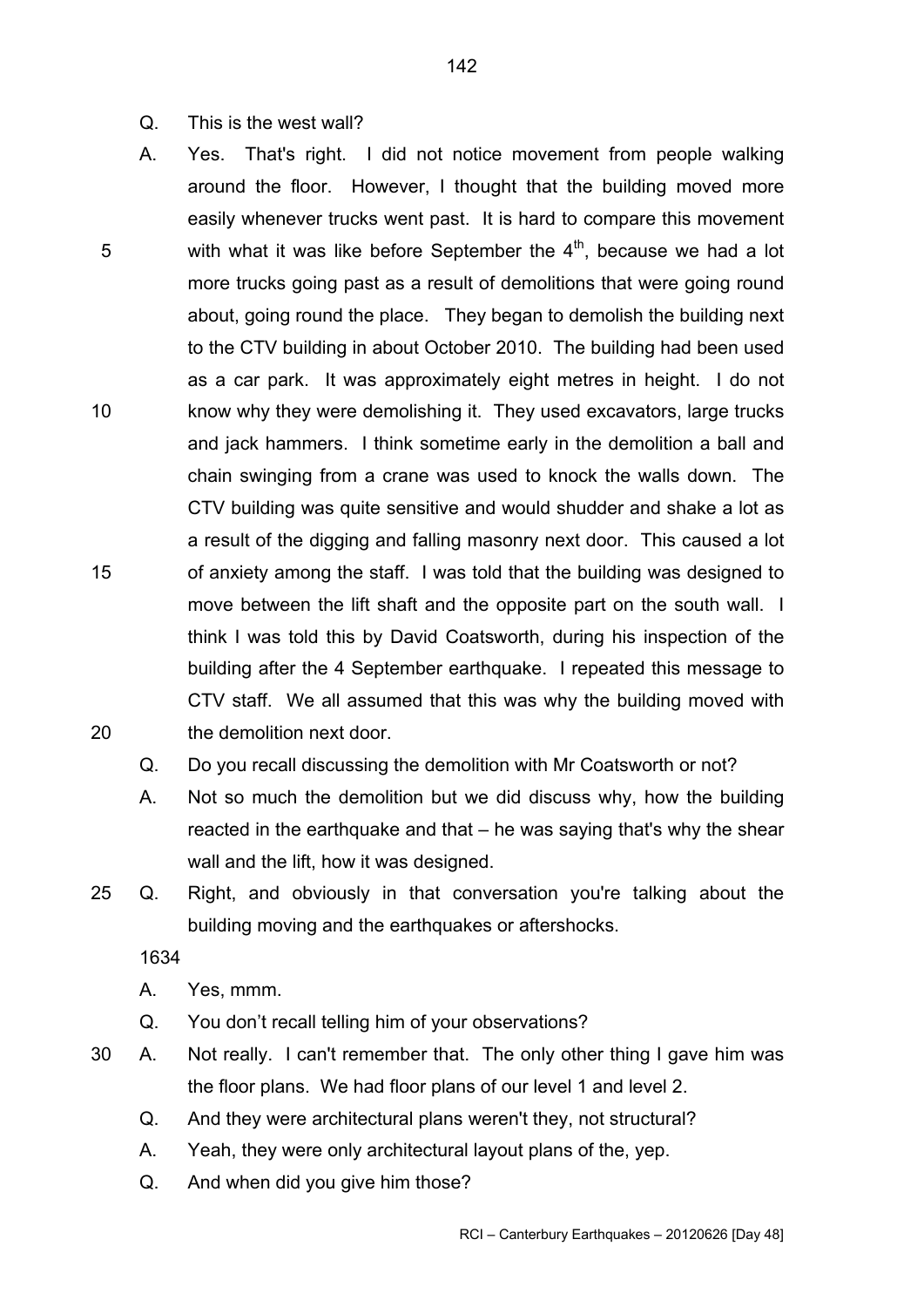- A. Would have been on that day he was there, yeah, or the day after, mmm.
- Q. What I was going to say to you is, had there been any arrangement prior to that day for you to look for those plans or new plans?
- 5 A. No.
	- Q. So you didn't know he was coming till the day?
	- A. No we just, I think I might have volunteered the plans because they didn't have anything that they were actually looking at, you know.
	- Q. Right well I was going to ask you how did the subject of the plans come

- 10 up?
	- A. I can't remember if it was him or the insurance bloke that asked me about them, someone did, it triggered it off and then everybody wanted a copy so.
	- Q. Right so you can't recall if it was Mr Coatsworth or, there was it Leonard
- 15 Pagan, a quantity surveyor?

# **JUSTICE COOPER:**

What name?

20 **MR ZARIFEH:** 

Pagan. P-A-G-A-N. Pagan.

# **EXAMINATION CONTINUES: MR ZARIFEH**

- Q. You can't recall the names other than Mr Coatsworth?
- A. Did he come, David Coatsworth, there's two there at one point, yeah.
- 25 Q. All right but you can't recall who raised it?
	- A. No, no.
	- Q. And was there any discussion about structural plans?
	- A. Not, not when I was there, no.
	- Q. John Drew was the building manager at that time.
- 30 A. That's right, yes.
	- Q. Was he present?
	- A. Not sure he was present in the first part but I know when we were in the stairwell discussion he was present then.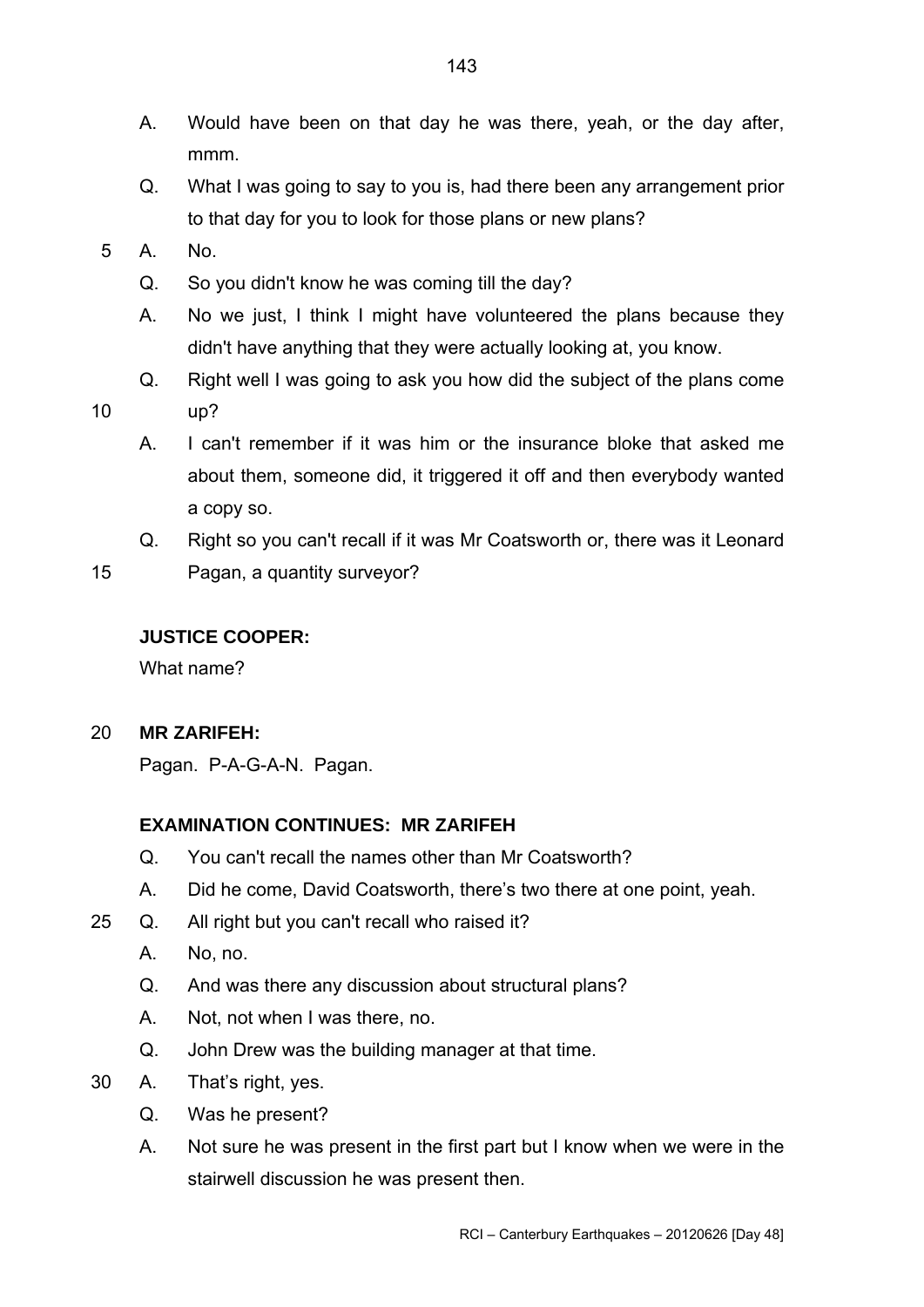- Q. You were in the stairwell discussing what?
- A. Well the cracks. There was a crack on this wall here that I pointed out there but in the stairwell there was cracks showing around the well itself and one of the things, and the crack that I was pointing out there continued through but they seemed to think it was the way the floor was poured that caused that rather than being any actual damage itself.
- Q. Who seemed to think that?
- A. I think it was David Coatsworth at the time.
- Q. When you were discussing the plans was Mr Drew there?
- 10 A. I think he may have been, yes.
	- Q. Now where were we, paragraph 29.
	- A. I was able to distinguish between the movement felt in the building by the demolition and from aftershock. Aftershocks tended to have a wave rolling motion whereas the demolition was a shuddering vibrating
- 15 motion. However, I would not be surprised if some smaller aftershocks were masked by the movement already felt in the building during the demolition. I retired at the end of December, in December 2010. I did not visit the building again.
	- Q. Thank you. I just wanted to ask you, you mentioned Mr Drew was the building manager. When did he become the building manager?
		- A. I think probably early 2010/2009, somewhere round about there, mmm.
		- Q. And after he became the building manager did you have any reason to go up to the upper floors that weren't CTV?
		- A. No, before that I did at times, yes.
- 25 Q. I was wondering if you can help us out. You were probably sitting in Court when there was discussion about the photograph of the pillar on level 6.
	- A. Right.
	- Q. Did you ever go into that area?
- 30 A. Yes about, about a couple of years before I suppose. There was, for nearly a year there was a severe leak in the roof up around the lift well and before John Drew was manager, because we had naming rights to the building everyone seemed to come to us to get things fixed and we used to have to relay this down to Mr Russell Robertson in Alexandra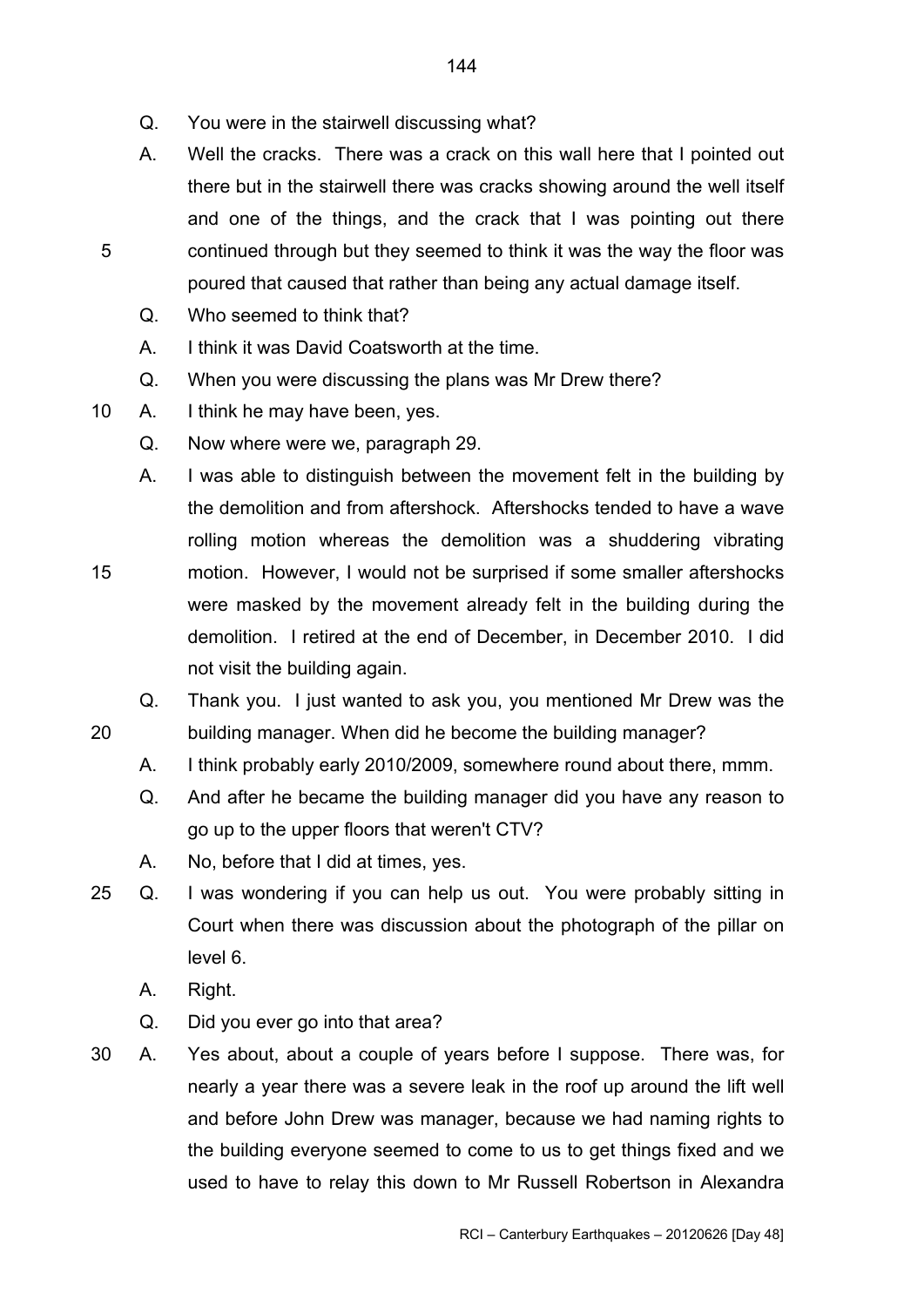and try and get some decision to get things fixed but the water was a big problem up there and there was one severe storm which actually caused a lot of water on the floor and through all the ceiling and everything around there, yeah.

- 5 Q. When was that?
	- A. I'm trying to remember now.
	- Q. Roughly what year?
	- A. Must have been around 2007/2008, roundabout there. Then they had the whole roof redone and all the ceiling around the lift well and that
- 10
- seemed to fix it but it took a, it took probably nearly a year to get some really good action on it.
- Q. Do you recall the photograph of that area on the  $6<sup>th</sup>$  floor which appears to show some staining on the tiles?
- A. Yes.
- 15 Q. Do you know if that was there before the September 2010 earthquake?
	- A. Well unless they'd fixed it from the time of the rain, there was stain on all the tiles up there, there had been, mmm.
	- Q. Had you been up there, well did you go up there after the September earthquake to that level?
- 20 A. Yeah I did go up there but I can't remember if I looked at them.
	- Q. All right.
	- A. Sorry.
	- Q. But certainly before September –
	- A. Yes.
- <span id="page-144-0"></span>25 Q. – there was staining on some of the tiles on that level.
	- A. Mmm, yes.

# **CROSS-EXAMINATION: MR LAING – NIL**

## **CROSS-EXAMINATION: MR RENNIE**

- Q. Mr Brown you have the two plans in front of you.
- <span id="page-144-1"></span>30 A. Yes, yep.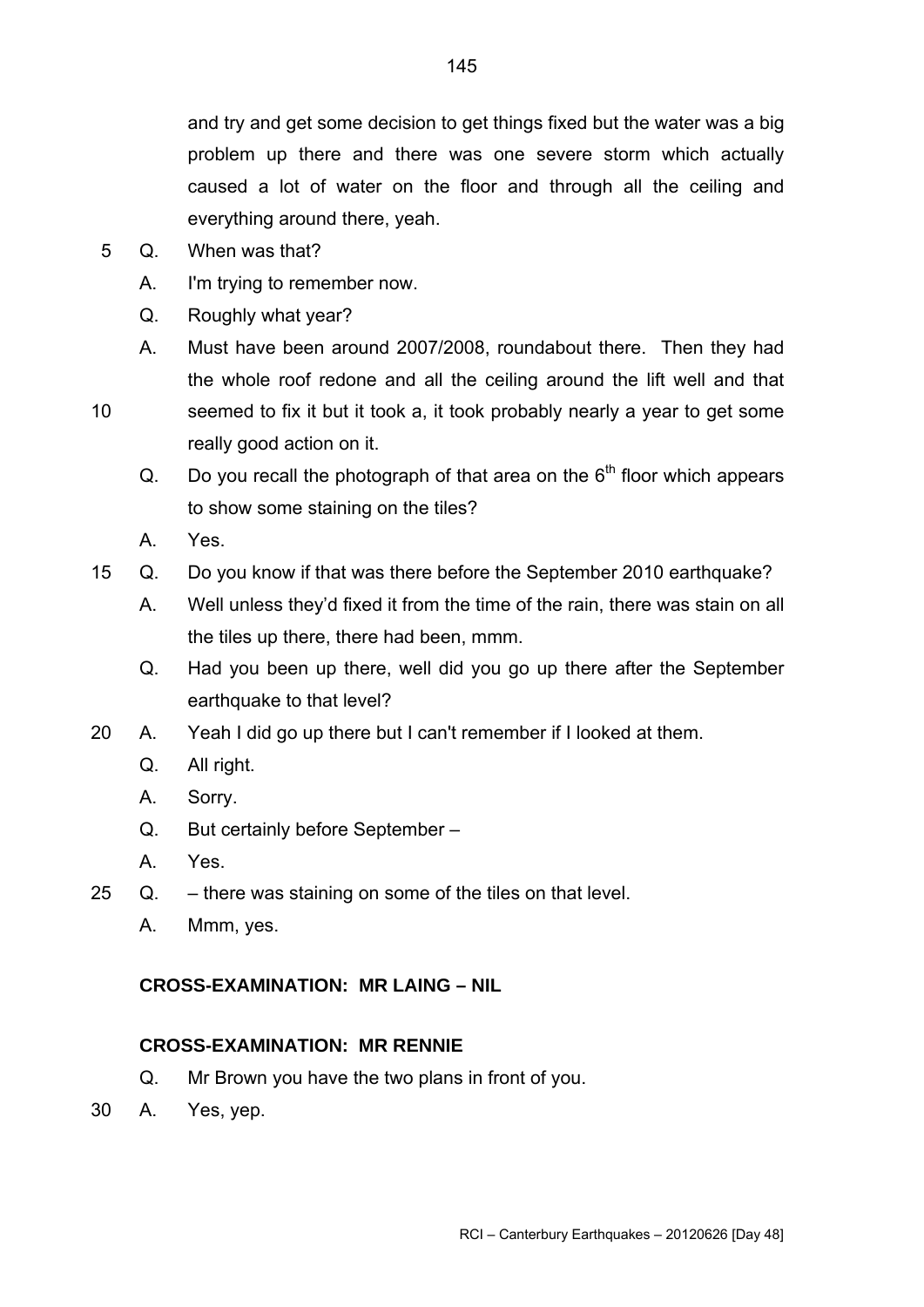- Q. Talking first about level 1, we've learned that there was a stairwell which rose from close to the south-eastern corner and went up to level 2. Do you recall that?
- A. Correct, yes.
- 5 Q. That's not shown on your plan. Would it fall in the area just above the entrance point that you've shown?
	- A. Yes. It began just at the corner of that diagonal.
	- Q. Yes.
	- A. On level 1 and it would have had an equal rise, I suppose you can say
- half way between the floor is equal rise up and then an equal rise to the, the right. 10
	- Q. Turn to the right and came out on level 2.
	- A. 2, that's right.
	- Q. We've been told that somewhere in the area of level 2 was the master control room.
	- A. Level 1.

15

- Q. Well we get into difficulties.
- A. I see.
- Q. The one above the ground, what I'm calling level 2, had the master

20 control room on it.

- A. No level 1 had the master control room. That was the ground floor.
- Q. On the ground floor.
- A. Yes.
- Q. So at the top of the stairs at the second level.
- 25 A. Yes.
	- Q. Which is your second plan.
	- A. Yes.
	- Q. Is that the stairs come out in the open area to the left of the fire escape area that you've drawn.
- 30 A. Yes I've, looking at that diagram I've probably missed a room off but only, I only say that because the person in that room had the door, fire escape door in there.
	- Q. I'm not greatly concerned about –
	- A. Sorry.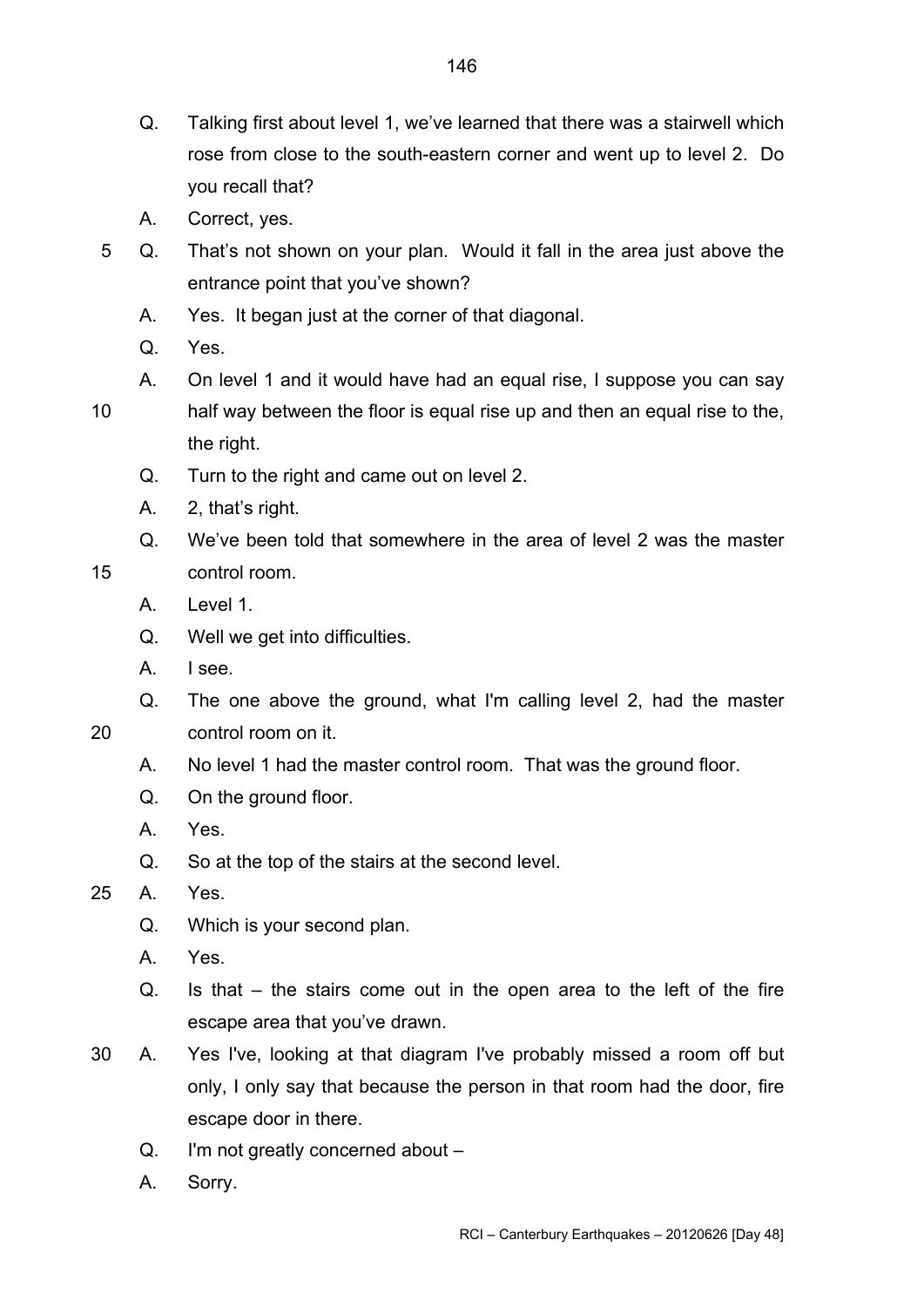- Q. whether you've got the floors separations entirely accurate.
- A. Yeah.
- Q. Was there any heavy equipment in the vicinity of the top of the stairs?
- A. No, no there was spare equipment in the room in the, it would be southeast corner but nothing of any major, nothing you'd call, you couldn't carry, put it like that.
	- Q. Do you recall giving any attention to floor loadings on level 2 in the time that you were with CTV?
	- A. No.

5

<span id="page-146-0"></span>15

- 10 Q. Now you are described as a technical engineer. I take it your qualifications are in broadcasting communications.
	- A. Yeah, telecommunications, NZCE.

## **CROSS-EXAMINATION: MR WALLACE**

- Q. Mr Brown just dealing firstly with the email that you refer to at your paragraph 22.
	- A. Yes.
	- Q. We saw it up on screen before and it seemed to have the date of the 7<sup>th</sup> of September on it, 2010.
	- A. That's correct, yeah.
- 20 Q. Did you receive that at a private email address at home or was that a work email address that you received it that?
	- A. That particular one, when the building went down we lost everything. One of our staff used to work three days, three and a half days a week I think it was altogether and her emails were sent home from the CTV address and I was able, they were given to me when we got CTV going again and that was the email that all staff received on September the  $7<sup>th</sup>$ . I was able to re-collect that from the, from the system.

1644

Q. Yes, all right, so did you personally receive that email as well on the  $7<sup>th</sup>$ of September?

30

25

A. That's of, no I was not at CTV then, oh sorry yes I was, yes I did sorry, yeah, I'm with you.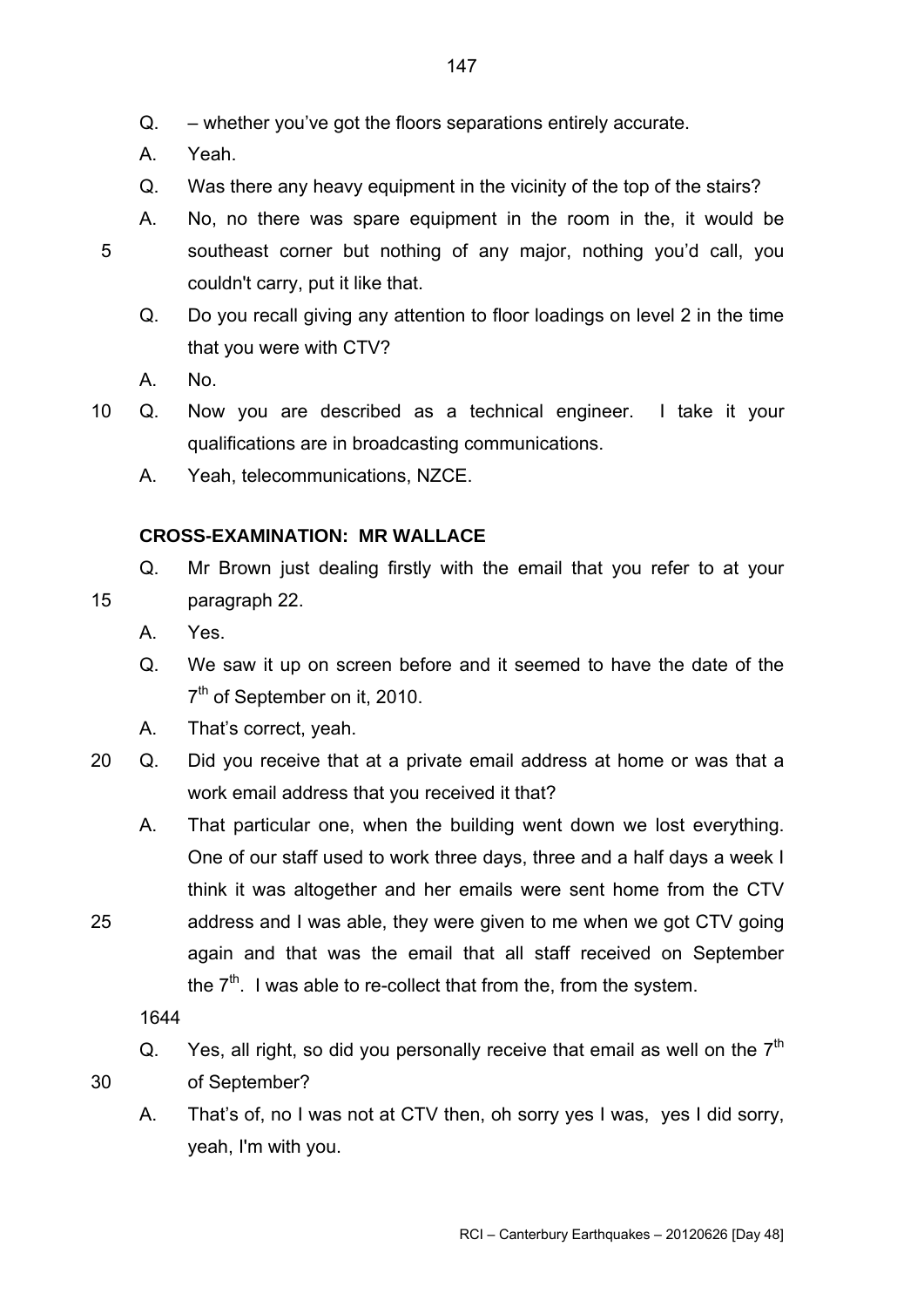- Q. And so did you receive it at work at the CTV building or at your private email.
- A. Yeah, would have been at work.
- Q. So on the  $7<sup>th</sup>$  of September when you received that email CTV staff 5 were already working in the building.
	- A. Um, yes some of us were yes. Not everybody was, if I can put it like that, yeah.
	- Q. Now you've shown us and produced to the Commission various photographs that you've taken. If I can just ask, firstly, about the photographs that you refer to at paragraph 16 which illustrated the work
- being done by the glaziers of cracked glass.
	- A. Yes.
	- Q. Can you recall the date, even if it's a day or two approximate, when the glaziers did that work?
- 15 A. It's probably getting near October I think. It took them, would have been there or near the end of September because it took the, there were a lot of people wanting glazing done at the time that's why tape was put on the window to try and (inaudible 16.45.44).
- 20 Q. Yes and, in fact, your paragraph indicates that this was a developing problem with the cracks in the glass, is that right, from after the earthquake until that glazing work was done some weeks after the earthquake these cracks were getting worse all the time, is that right?
	- A. Yep that's correct.
	- Q. So those photographs were taken something like late September/early October.
	- A. Yeah.

25

- Q. So all of the photographs that you've taken were not taken on the same day then, you've produced?
- 30 A. No. The glazier ones were but the rest were, the reason I hadn't taken any of the other cracks at the time when we arrived in the building we had to put all our gear back where it was and not knowing what was broken we thought the best quickest way would be to take photographs of the mess so to speak and if there was anything broken we had photographs to show what had happened. We were just fortunate that

10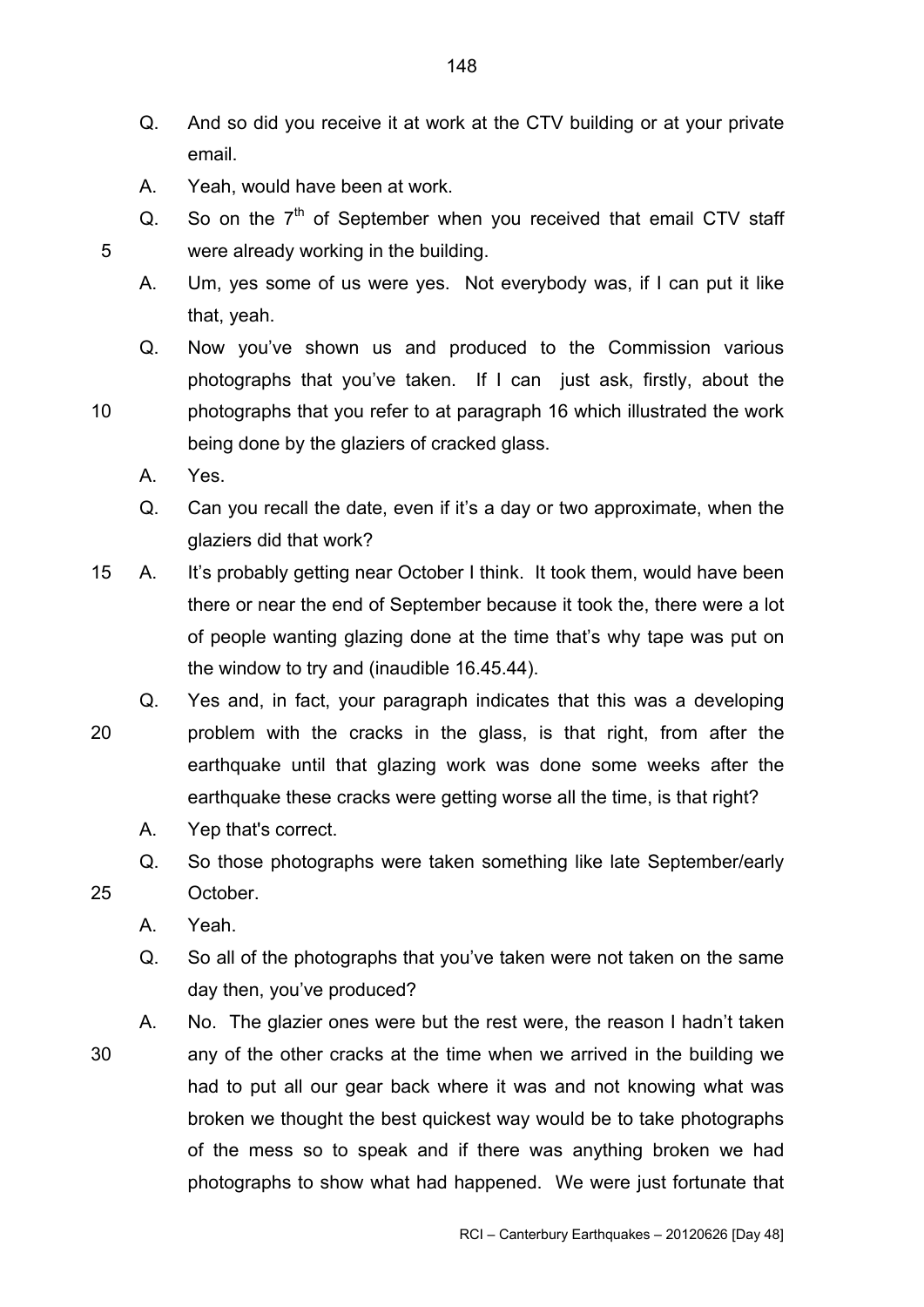we got the camera back out of the building. It was broken but the SD card was still with it.

- Q. So when did you retrieve that camera?
- A. Would have been after the February quake the police, a lot of belongings came out of the building and I was able to get hold of that one there. 5
	- Q. So if we can just turn to your paragraph 10 where you first introduced photographs and that is a photograph that we've seen and you described as showing a crack running alongside a pillar on the western
- 10 wall of Level 2. Can you tell us what date you took that photograph? If you need to see the photograph to refresh your memory just tell us and the photograph can be brought up.
	- A. Yes, no I took all those photographs of the mess and the wall were taken at the same time. The only ones that were different were the
	- glass, those there. These were all taken at the same time as the  $-$ 
		- Q. Same time as ?

15

20

- A. As all the others of the mess. The only ones that have been different in timing were the, I'm pretty sure, were the glazier ones.
- Q. And can you give us a date that you think you took these photographs then?
	- A. It's probably in that following week after the September 4. Possibly even the following two or three days after.
	- Q. So you say, without being precise as to exactly what day, it was within a week of the September 4 earthquake.
- 25 A. Yes, right, that's correct.
	- Q. Now just at the end of that paragraph 10 you mention that you understand from colleagues that you've since spoken to that this crack that was illustrated by photograph 1 slowly increased in size with each large aftershock. Are you referring then to colleagues telling you that
- 30 after you left CTV in December 2010 it continued to grow in size.
	- A. Grow in size.

# <span id="page-148-0"></span>**CROSS-EXAMINATION: MR SHAMY – NIL**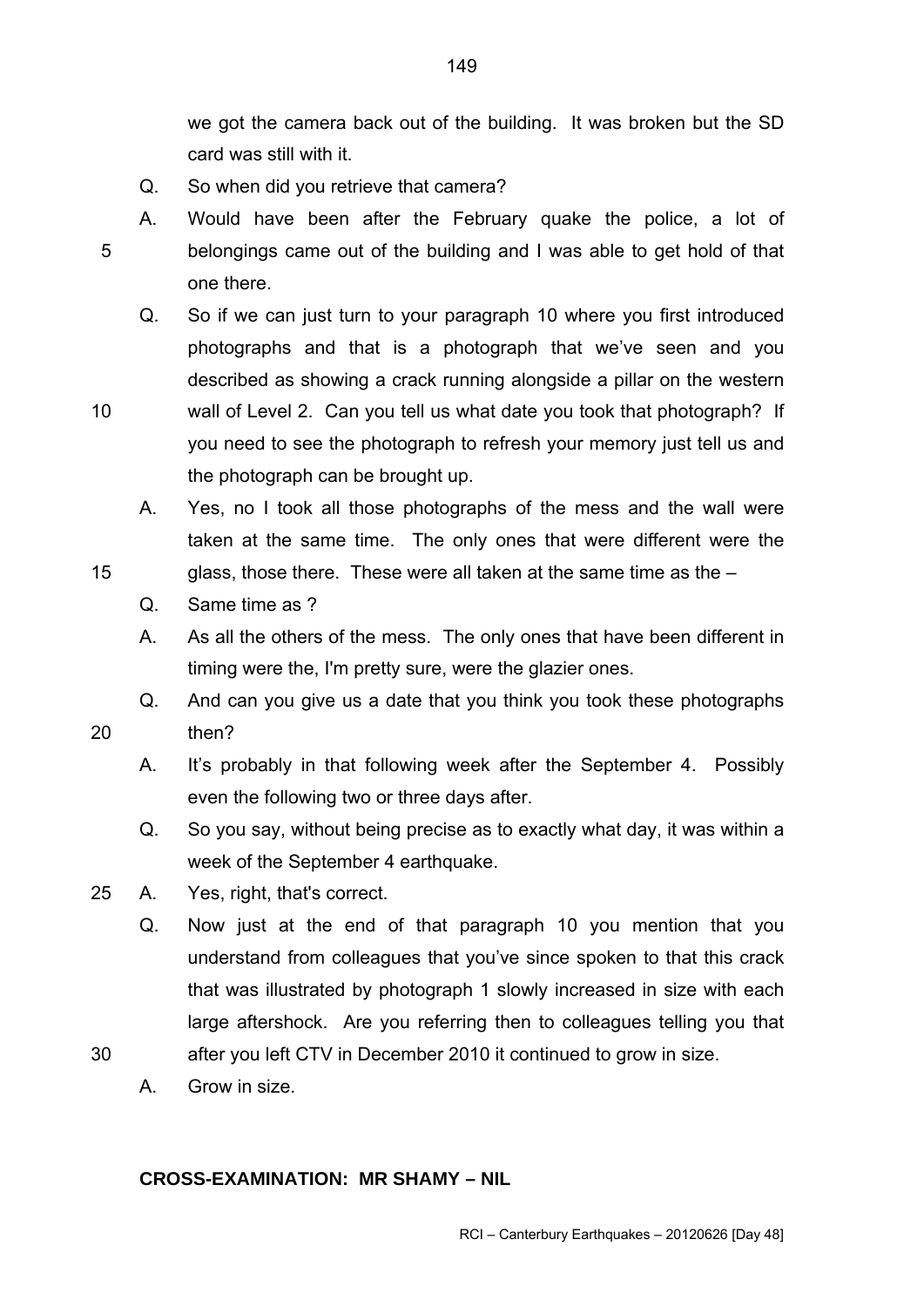# **QUESTIONS FROM COMMISSIONER FENWICK:**

- Q. Yes you've got a wealth of information there which is very interesting. I'm particularly interested in this crack you've marked 1 on A, the first
- <span id="page-149-0"></span>floor, and possibly might need the view of the second floor as well. Now that crack, was that plaster on the actual structural wall or was it alongside the structural wall? 5
	- A. It was actually on that structural wall.
- 10 Q. The other thing I'm very keen to find out is exactly where the stairs came up because they obviously went through a hole in the floor that must have been cut out for them. So can you tell me roughly where that will have stopped. Presumably it will have stopped somewhere on the eastmost section of the southern wall, somewhere opposite that.
- 15 A. (inaudible 16.50.53) There's one, if you look on Plan B there's one more room to go on the end where I've got the mouse there which I've missed off and the stairwell came up in there.
	- Q. Came up into that room?
	- A. No just come up beside that room. There was one more room just in there and then there was the stairwell come up through here just beside the room here.

#### **JUSTICE COOPER:**

20

25

This might help if we have a look at the plan attached to Ms Spencer's evidence which is WIT.SPENCER.0001.6 or perhaps, that's Level 2, did you want Level 1?

## **COMMISSIONER FENWICK:**

It doesn't matter, Level 2 is fine. That goes through the floor on Level 2.

#### 30 **JUSTICE COOPER:**

And we were told by that witness that the floor came up to Level 2 in the narrow rectangular space under the last of the rooms marked 'office'.

A. That's right.